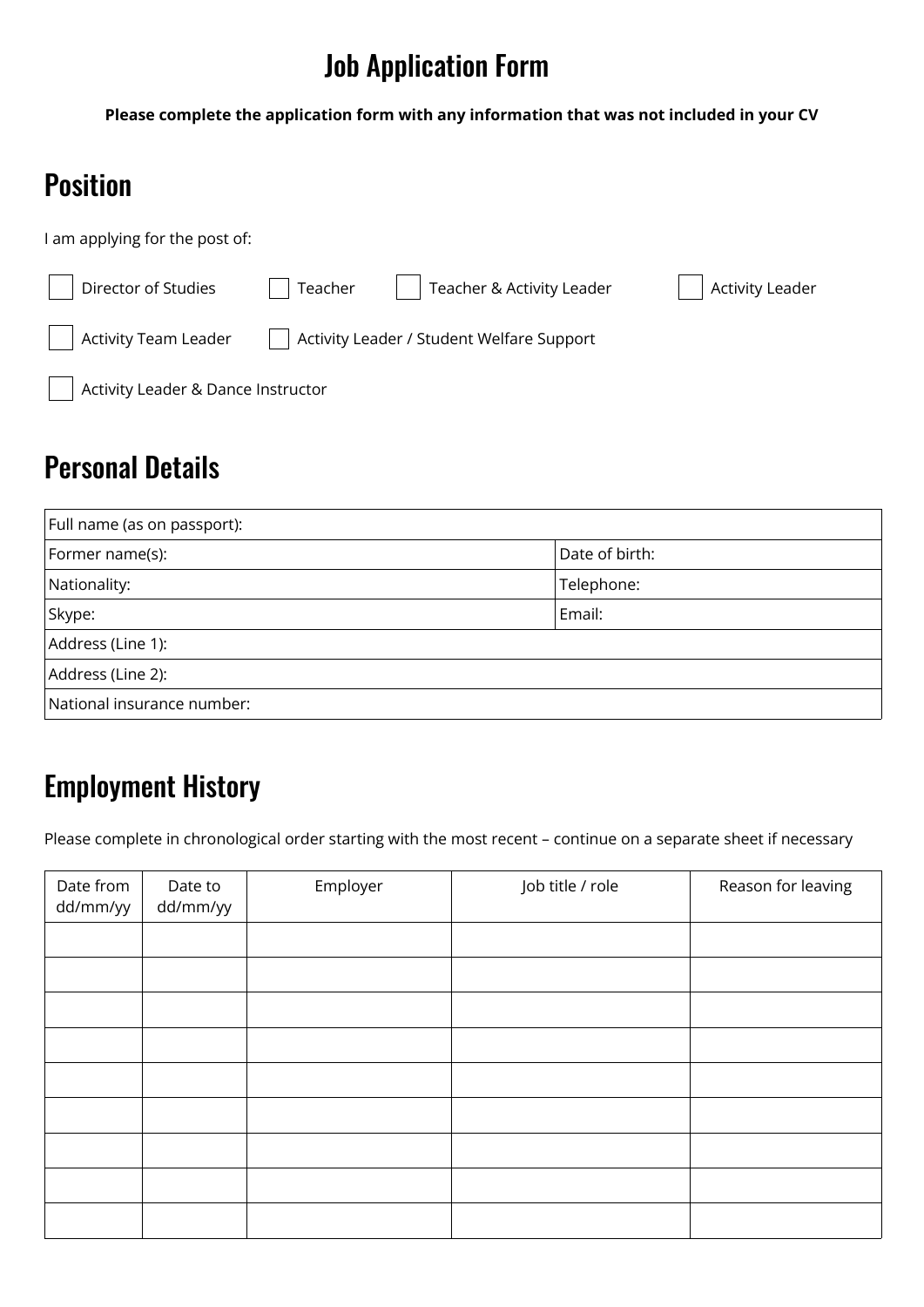## **Other**

If applicable, please supply information for any periods that you have not accounted for under the employment section above e.g. unemployment, career break, travel, voluntary work etc.

| From date To date<br>dd/mm/yy dd/mm/yy | Details |
|----------------------------------------|---------|
|                                        |         |
|                                        |         |
|                                        |         |
|                                        |         |
|                                        |         |

## Education & Training

Please complete in chronological order starting with the most recent – continue on a separate sheet if necessary

| Date from<br>dd/mm/yy | Date to<br>dd/mm/yy | Name of university, college,<br>school or other place | Subject studied and<br>qualifications gained<br>with grades | Name of awarding body |
|-----------------------|---------------------|-------------------------------------------------------|-------------------------------------------------------------|-----------------------|
|                       |                     |                                                       |                                                             |                       |
|                       |                     |                                                       |                                                             |                       |
|                       |                     |                                                       |                                                             |                       |
|                       |                     |                                                       |                                                             |                       |
|                       |                     |                                                       |                                                             |                       |
|                       |                     |                                                       |                                                             |                       |

#### Do you hold any of the following?

|                                                   | Yes/No | Date issued where<br>applicable | Name of awarding body where applicable |
|---------------------------------------------------|--------|---------------------------------|----------------------------------------|
| Enhanced DBS for working<br>$\vert$ with children |        |                                 |                                        |
| First aid certificate                             |        |                                 |                                        |
| Driving licence                                   |        |                                 |                                        |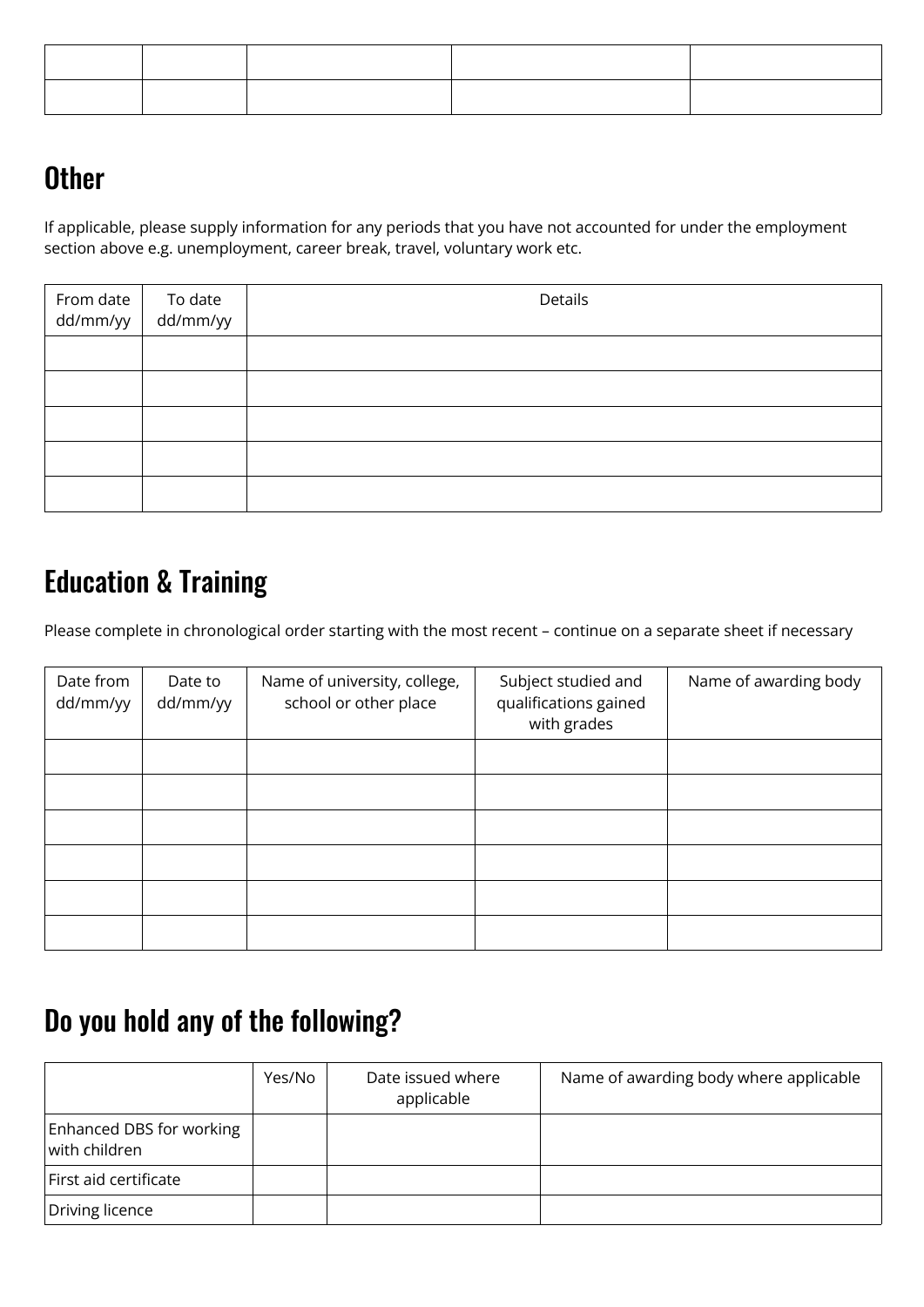## Personal Statement & Additional Information

Please explain briefly why you feel you are a suitable candidate for the position for which you are applying and how you feel you meet the requirements set out in the Person Specification

## Health

| Do you have any health issues which could affect your duties as outlined in the job description?<br>If yes, please give details below: | Yes / No |
|----------------------------------------------------------------------------------------------------------------------------------------|----------|
|                                                                                                                                        |          |
|                                                                                                                                        |          |
|                                                                                                                                        |          |
|                                                                                                                                        |          |
|                                                                                                                                        |          |
|                                                                                                                                        |          |

## **References**

Please provide contact details of two **professional** referees. One of them must be your current or most recent employer.

| First Referee: Current / most recent employer | Second Referee       |
|-----------------------------------------------|----------------------|
| Name:                                         | Name:                |
| Organisation:                                 | Organisation:        |
| Position:                                     | Position:            |
| Relationship to you:                          | Relationship to you: |
| Email:                                        | Email:               |
| Telephone:                                    | Telephone:           |